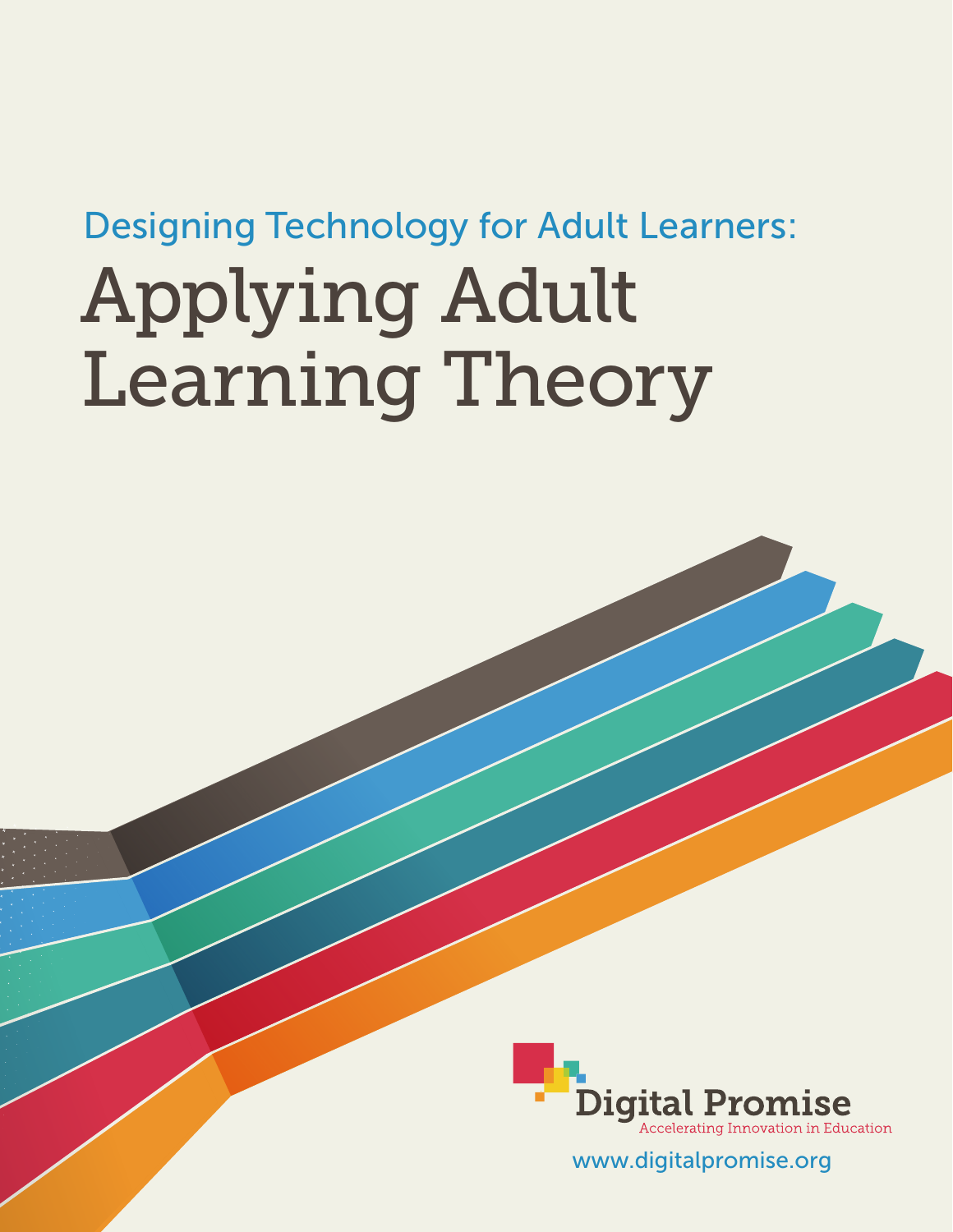It's a staggering statistic  $-$  36 million adults in the United States read at a 3rd grade level or below.<sup>1</sup> Of these, more than two-thirds are members of the workforce but don't have the skills for advancement.<sup>2</sup> Yet, finding and completing education programs is often a struggle for this population.

Access to quality education programs is limited at best — our current adult education programs can only handle about four million of those 36 million learners.<sup>3</sup> And, because they often juggle multiple jobs and family duties, staying in and finishing a program is a challenge for most.<sup>4</sup> Additionally, much of what these students are learning does not align with the skills they need for today's workforce.<sup>5</sup> So, often students (who may not be confident in their learning skills) struggle through courses that ultimately don't help them get to the next level.

The use of technology to support learning for K-12 students is gaining popularity, leading many to ask whether there might be similar solutions for low-skilled adults. Although in general these learners haven't had regular access to technology and broadband, recent surveys indicate that increasingly they own smartphones and use them to access the Internet, download apps, and learn.<sup>6</sup>

According to a Tyton Partners report, an estimated 75 percent of students enrolled in adult education programs own smart phones.<sup>7</sup> The same survey indicates that as many as 72 percent of adult education administrators and instructors believe in the potential use of mobile devices for instructional purposes.

The potential for technology to play a critical role in providing adult learning opportunities is ripe. Today, there are a number of programs making powerful use of technology with these learners, including online courses for factory workers in rural communities, cell phone based text and audio programs for English language learners, and libraries providing tablets for patrons to learn digital literacy skills.

This is only the beginning. 36 million adults means a potential market opportunity estimated at three to six billion dollars.<sup>8</sup> As entrepreneurs and developers seek to capitalize on this opportunity and provide quality digital learning opportunities for underserved adult learners, it is important to consider ways to design products that will best fit how adults learn.

Research about adults as learners can inform the design of effective digital learning experiences. Although there is no one principle that can be applied to all adults, the design principles outlined here are based on five of the prevailing theories about how adults learn: andragogy, experiential learning, self-directed learning, transformational learning, and neuroscience.

#### 1. Start with experience

At the heart of all of theories about how adults learn is the notion of experience. Andragogy, a theory born in the late 1970s, acknowledged that adults bring a wealth of experience to their learning and use this experience as a base when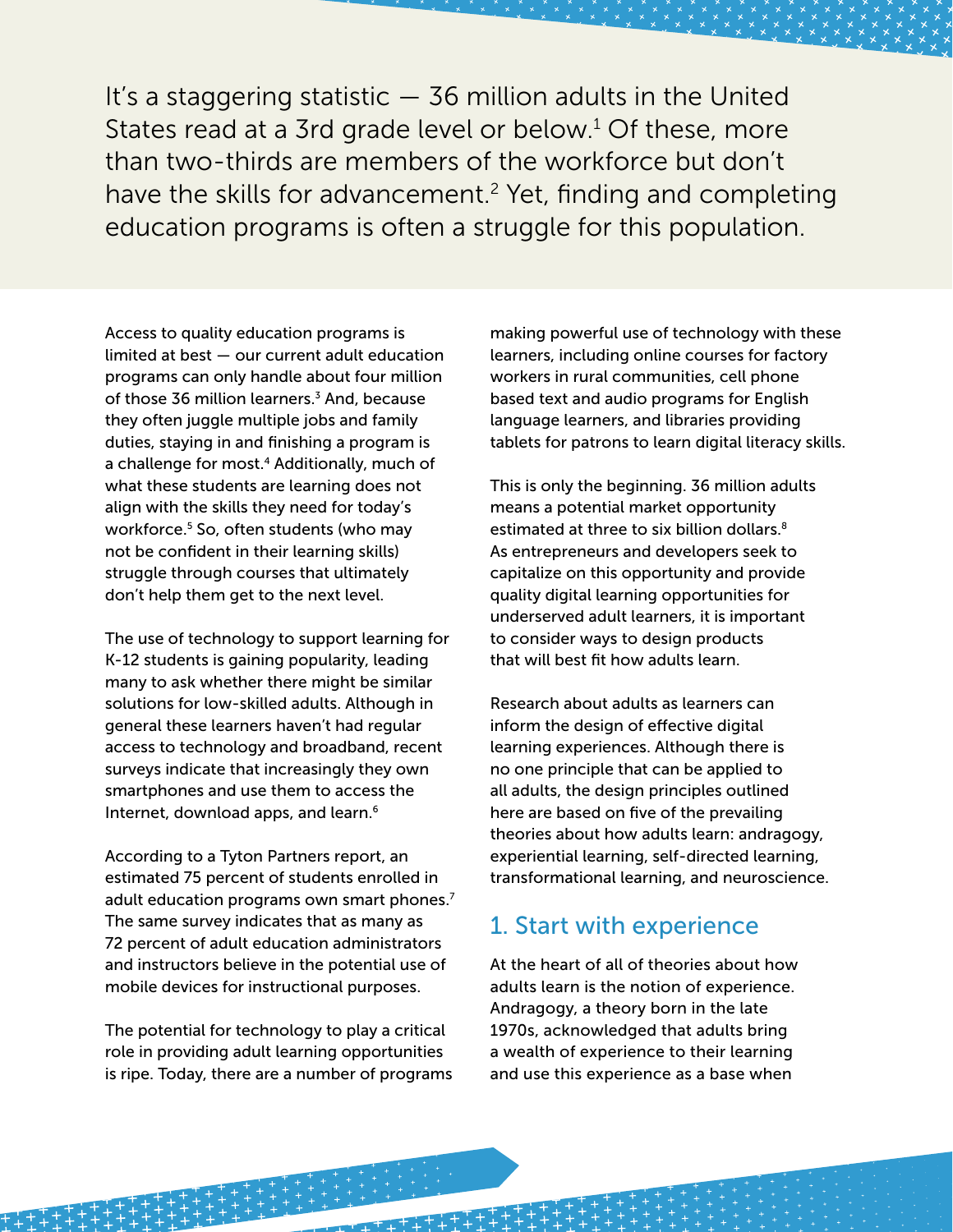they learn.<sup>9</sup> Learning is successful when adults can make connections between their past experience and new information they are learning, $10$  or when they see how learning is relevant to them and their lives. $11$  In some cases, explaining why the information will help them in their current or future work can make the connection.<sup>12</sup>

Also helpful is finding ways for students to "do" something with the new knowledge. The more practical and authentic, the better.<sup>13</sup> For example, many adult English language learners lack the vocabulary necessary to fill out basic job application forms. [USA Learns,](http://www.usalearns.org/) an online ESL program, created a lesson that teaches students that needed vocabulary in the context of a sample job application. As a final assignment, students fill out a job application form for a real job. Other "doing" strategies include authentic problem solving activities, role-playing, simulations of real life situations, case studies, and games. $14$ 

Additionally, there is no one typical adult learner experience to rely on — learners have varied educational backgrounds, employment history, travel experiences, ethnic backgrounds, family situations and the like.15 So when designing authentic activities, it is important to include a variety of perspectives

Ultimately, the more learners can practice in authentic situations and apply what they learn immediately, the more likely they are to develop new skills.<sup>20</sup>

and examples so students will find something they can relate to and connect with.

#### 2. Take a problem-solving orientation

Because their learning is rooted in experience, adults are practical and naturally oriented to solving problems in their lives. $16$  In addition, we know from neuroscience that the brain continues to change and grow through adulthood, $17$  and that learning centered on problem solving helps make necessary connections for such growth.18 The key is to structure problems on what the learner encounters in work/life situations, and then help them practice strategies to solve them.19

A good example comes from Pine Technical College in Minnesota, where a small [technology group](http://www.johnsonsimcenter.com/) developed a game for students who want to work in the medical profession. The game is based on realistic situations, and is used to train students for work in hospitals and clinics. After creating an avatar, students encounter a series of problems that emphasize skill development, such as how to deal with death and sickness, how to talk to patients, and how to engage family members of patients. Ultimately, the more learners can practice in authentic situations and apply what they learn immediately, the more likely they are to develop new skills.<sup>20</sup>

From a brain science perspective, it's also important to include problems that involve both sides of the brain's learning centers. Specifically, learning activities that draw on the creative strengths of the right side of the brain *and* the verbal and analytical strengths of the left side are most effective.<sup>21</sup> So, incorporating multiple approaches and pathways to solutions in games and activities is a good strategy to help students use both sides of their brains when solving problems.<sup>22</sup>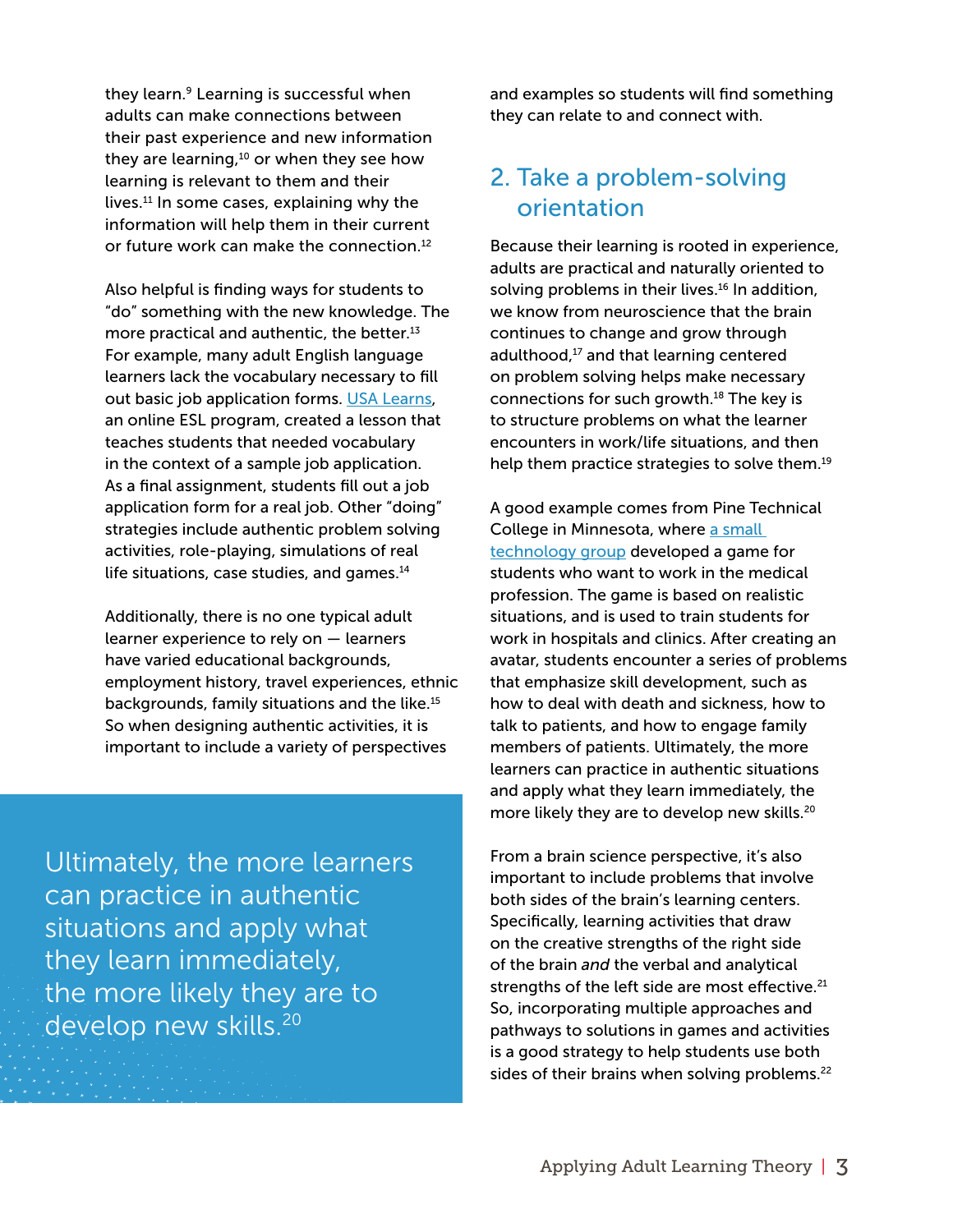Further, finding ways to incorporate assessments and feedback loops within the problem-solving environment helps students monitor their learning.<sup>23</sup> Games and simulations can be designed to provide opportunities for instant and continuous feedback. In the [medical simulation game](http://www.johnsonsimcenter.com/) mentioned above, students work through each challenge and get feedback on their approach and choices. If their avatar's approach to engaging family members is not the best choice, they will experience something similar to what they would in real life – a family member will get angry or emotional, or display an inability to effectively deal with the situation. Students try again until the family member avatar engages in the desired behavior. Importantly, learners need to be free to make mistakes as they solve problems. Making mistakes, reflecting, and trying another approach is not only key to learning, but also builds persistence, which will help students meet their learning goals.<sup>24</sup>

#### 3. Give opportunities for reflection

"At the heart of adult learning is engaging in, reflecting upon, and making meaning of our experiences."25 According to experiential learning theory, time and space for reflection helps learners absorb and make sense of the experience.<sup>26</sup> A quick discussion about an activity with a peer or a coach helps adult learners crystalize ideas and thoughts.

For example, Chicago-based [Instituto del](http://www.institutochicago.org/)  [Progreso Latino](http://www.institutochicago.org/) uses a blended learning model (part in class learning, and part online learning) in their Cyber ESL program, and incorporates a one-on-one coaching session for students via Skype. They have found that asking questions and talking about what they are learning and practicing during the week makes a big difference in students' confidence as they progress.

Strategies like this also give students an opportunity to process new information in smaller chunks, which raises the likelihood that the information will stick.27 Other examples of activities that can be used for regular reflection include journaling, mind mapping visualizations, peer coaching, role-playing and discussion groups. And, tying those opportunities for reflection to learners' everyday lives and experiences helps them make sense of the experience.

#### 4. Provide opportunities to control their own learning

Self-directed learning theory posits that adults can and should be active participants in their own learning. $28$  For some students, particularly low-skilled students, this means having the option to control the pace of their learning by replaying a video, doing more practice before moving on, or choosing the order in which they do things.<sup>29</sup>

[Cell-Ed](http://www.celled.org/), a cell phone based language and literacy program, is one example of a program that allows students to control the pace and trajectory of their learning. Students call in to listen to short lessons, and then receive and send texts through the week to practice what they have learned. Because they have access anytime, anywhere, students can choose when to call in, when to do the practice, whether to repeat practice, and when to ask for help from their "text" coaches. Cell-Ed has found that students are completing lessons at a faster pace than they would in a traditional classroom.

But theorists also suggest that self-directed learning means taking control of one's own learning at a broader level. In particular, students who are able to set goals, create plans to meet their goals, and monitor their own progress are more likely to persist in learning and ultimately achieve positive outcomes.30 While low-skilled learners often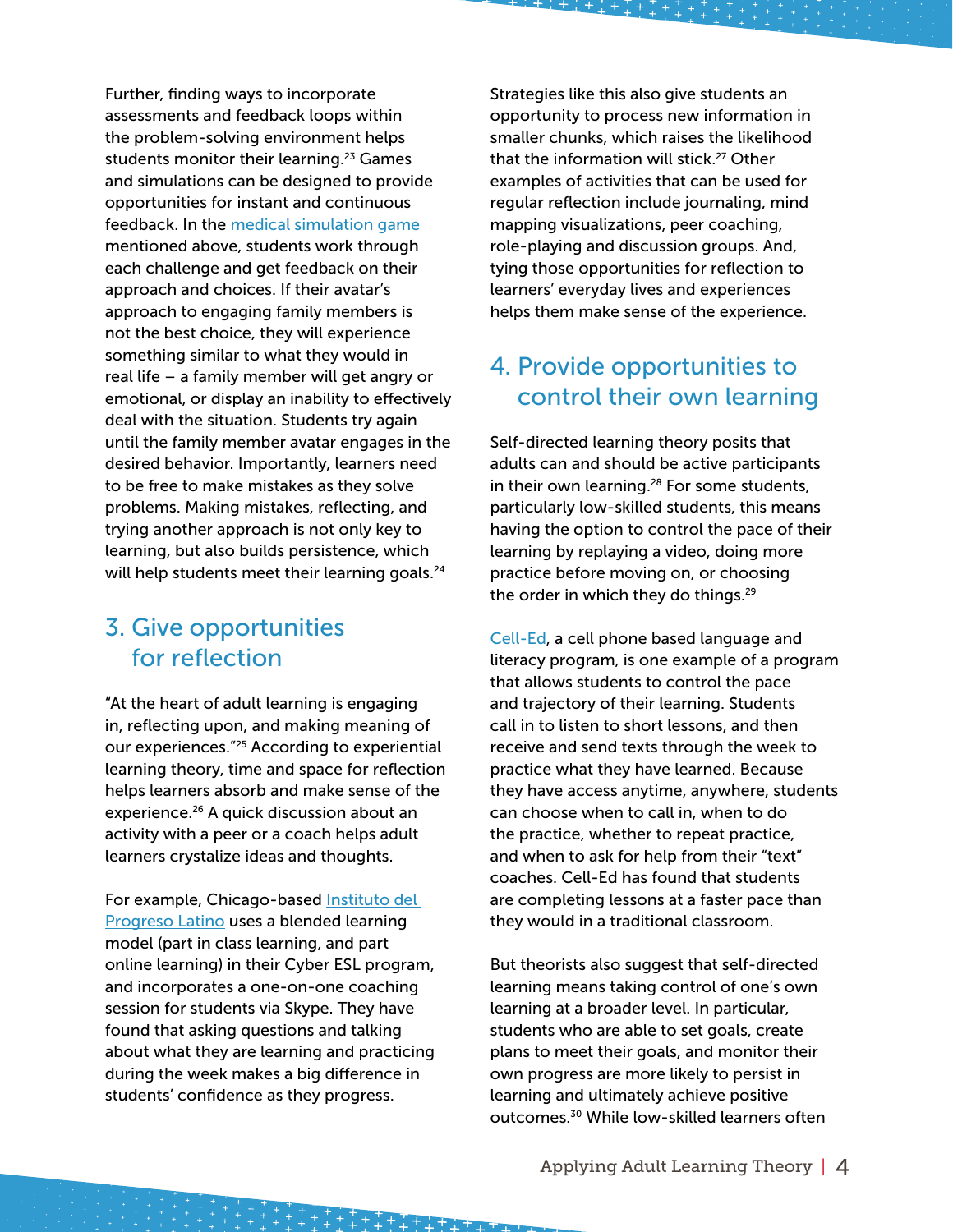struggle with these tasks because they lack confidence in their learning,<sup>31</sup> research has shown that with help and guidance, they can develop the skills for goal setting, planning, and persisting in their efforts

Some key methods to guide students in directing their learning include providing pre-tests like the ones found in the math products [Aleks](https://www.aleks.com/) and [EdReady,](https://edready.org/home) so students understand what they know and what they need to learn.<sup>32</sup> Another example of a tool for planning and setting goals is a program called [myPlace Online,](http://philaliteracy.org/adult_learners/myplace-online/) developed by the Mayor's Commission on Literacy in Philadelphia. This program includes a short introductory module that helps students learn basic computer skills and study skills. It then leads them through the process of creating their own learning plan, including setting career goals and planning the courses they need to achieve those goals. Program directors report increased retention and program completion among students who use myPlace Online.

#### 5. Support transformative learning

Some experiences can change the way people think about themselves and their world. This kind of learning often involves a shift in consciousness in response to an "ah-ha" moment or "triggering" event. $33$ Such transformative moments can improve learners' motivation and confidence as they try out new ideas and perspectives.<sup>34</sup>

While on the surface the notion seems a bit abstract, educators from the transformative learning theory perspective recommend creating an environment in which students open their minds to new possibilities about their lives and futures. To do this, it is first important to create trust. If students feel comfortable they will be more likely to share their thoughts, ask questions, and be open to probing or opposing views.<sup>35</sup>

This can be tricky in a non-classroom situation, but finding ways to make the experience more personal (using video conferencing or one-to-one coaching with a tool such as Skype) can help.

Next, educators should find ways to facilitate a "trigger" event. Look for ways to get students to stop, pause and consider something that differs from their current thinking or world view.<sup>36</sup> Reading news articles, working with simulations, participating in team projects, conducting research, and discussing videos can introduce opportunities for triggering events, $37$  where students are presented with alternative viewpoints.

As a final step, it is important for learners to reflect on these new viewpoints, $38$  and take some kind of action, which will help crystalize the transformation.<sup>39</sup> For example, publishing a paper, producing a video or photo essay, developing a new goal, researching a new career, or joining a professional organization are all ways to take action. Not all students will have a transformative learning experience, but researchers argue that for some adult learners, this type of learning can make the difference between success and failure.<sup>40</sup>

> They need challenges to solve, and transformative learning experiences to help stimulate growth.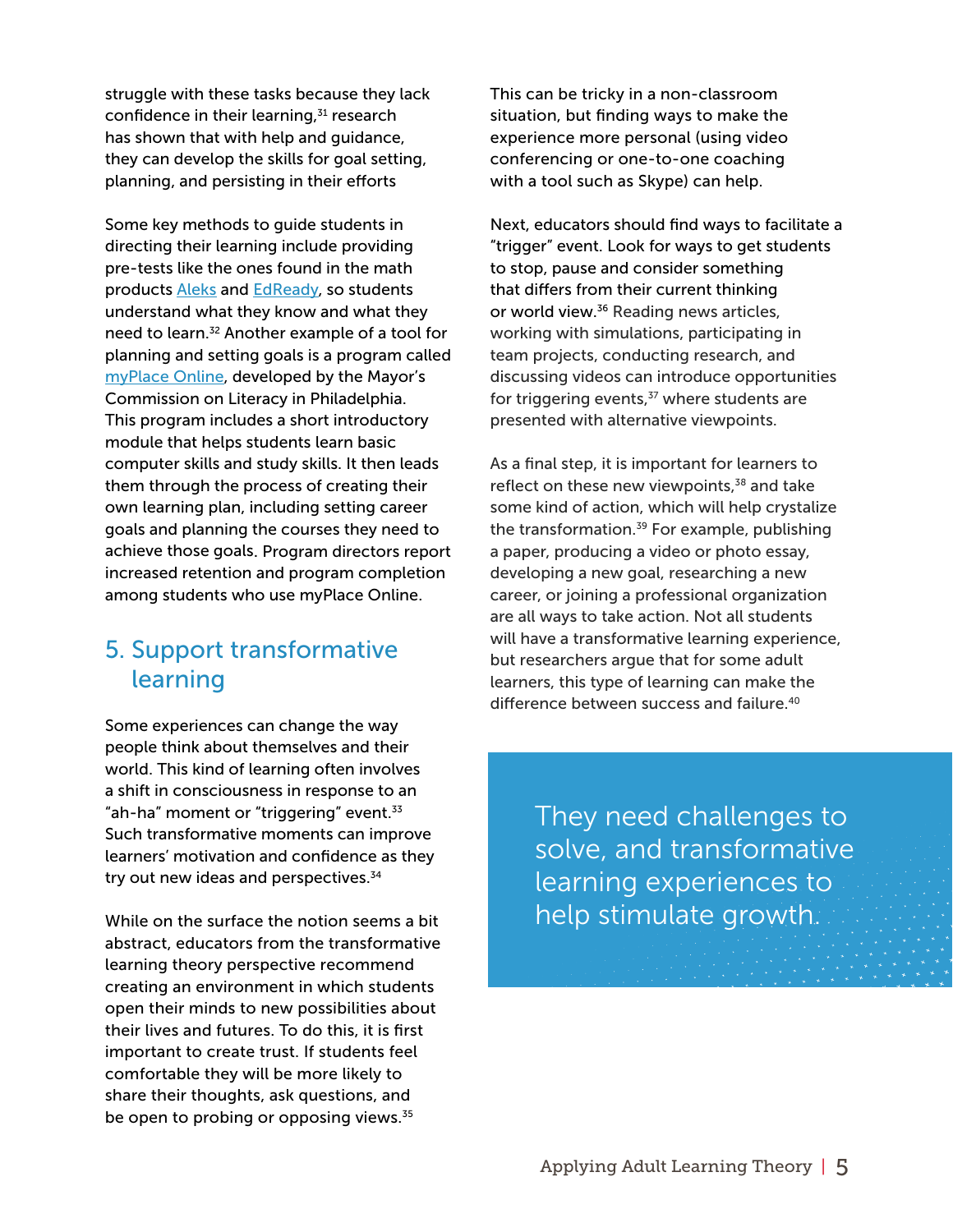#### Summary: Design Principles from Adult Learning Theory

So what does adult learning theory tell us about adult learners? And what guidance does it give us for designing effective digital learning experiences? The adult learning theories of andragogy, experiential learning, self-directed learning, transformational learning, and neuroscience point to several considerations for entrepreneurs interested designing for adult learners:

- Base curriculum and interactions on real world, authentic situations that learners are familiar with, and/ or will encounter in the job market.
- Help learners "do" something with new information, whether it is in the context of a simulation, or a real world problem to solve.
- Create opportunities for regular and periodic reflection throughout the learning experience — including self-reflection, group reflection, and peer reflection.
- Design ways for students to control the pace of their learning, such as the ability to pause, repeat or control the order of material, or access learning material anytime, anywhere.
- Facilitate self-directed learning via self-assessments, and tools for planning and goal setting.
- Incorporate ways for students to interact with alternative points of view, either via projects and activities, or through collaborations with others who have diverse views and experiences.

At first glance, much of what is outlined here seems familiar, especially if you have any experience in educational technology in K-12. But it's important to focus on the adult piece of the puzzle.

All of these adult learning theories converge around tapping into the experiences of adults as they learn. So providing authentic, *adult* level application of information is vital – no kid-oriented scenarios, no abstract made-up problems, no disconnected random problem sets.

Second, many adults haven't been taught that their brain is still growing and changing. They need challenges to solve, and transformative learning experiences to help stimulate growth.

And finally, because low-skilled adults are adults, we tend to think that they can take the ball and run with it. But many low-skilled learners have had negative experiences with learning in the past, and haven't developed some of the skills needed to direct their own learning. And, many may lack confidence in their ability to take charge of their own learning. Providing support, feedback, guidance, and coaching along the way is key to their success.

Millions of American adults are waiting for new learning opportunities to help them improve their quality of life and build skills needed for success in today's workforce. Technology products can help meet this need by providing anytime, anywhere learning, and giving adults flexibility and control to learn at their own pace. Product designers who create new technology products tailored to adults' unique learning preferences will have the best chance of meeting our nation's great need — while capitalizing on an untapped market opportunity.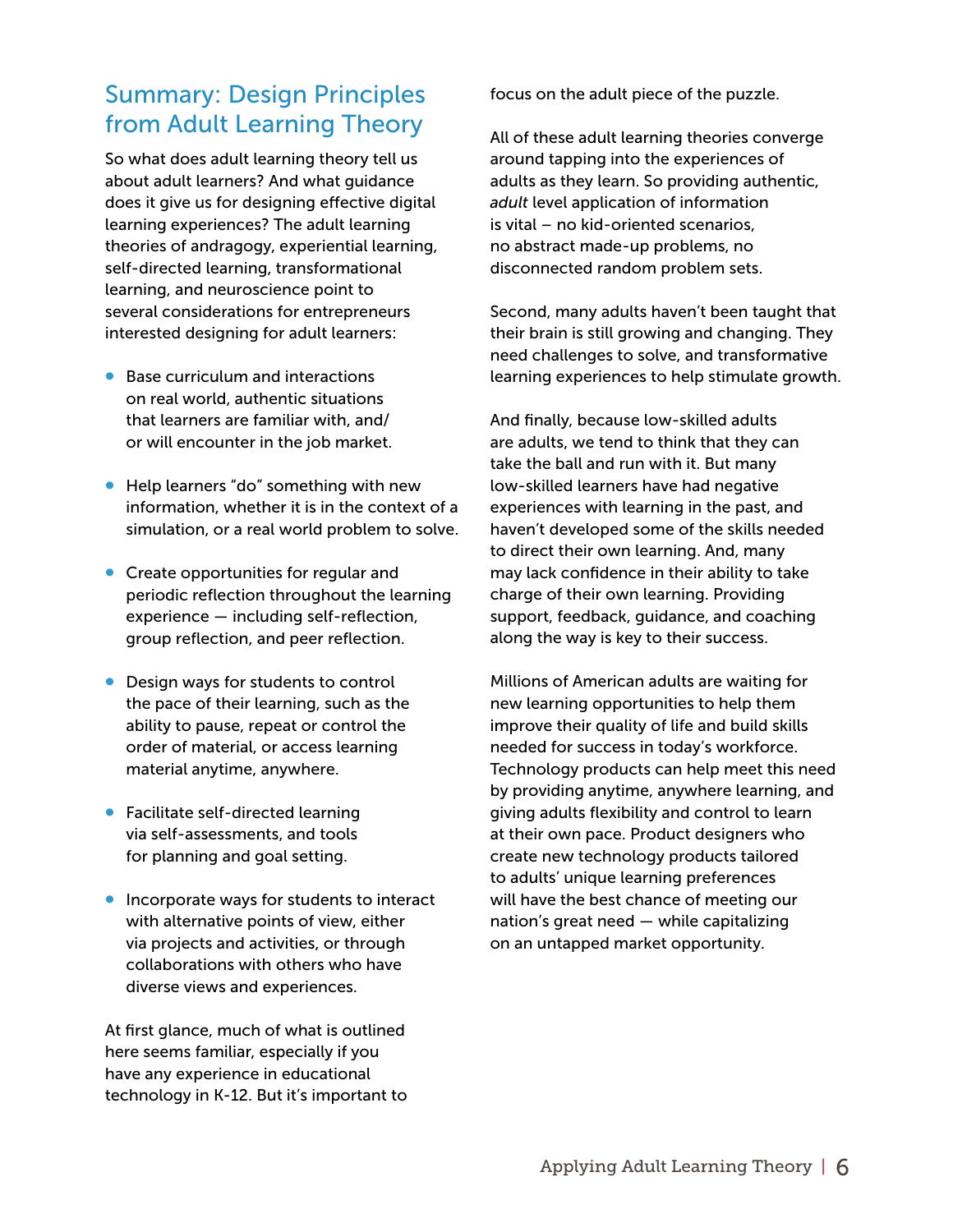### Endnotes

- 1 U.S. Department of Education, Office of Career, Technical, and Adult Education. (2015, February). *Making skills everyone's business: A call to transform adult learning in the United States.* Washington, D.C.: Author.
- 2 Ibid.
- 3 Tyton Partners (2015). *Learning for life: The opportunity for technology to transform adult education.* Boston: Author.
- 4 Cook, B., & King, J. E., (2004). *Low-income adult in profile: Improving lives through higher education*. Washington DC: American Council on Education.
- 5 National Center on Education and the Economy (2009). *Guide to adult education for work: Transforming adult education to grow a skilled workforce.* Washington, DC: Authors.
- 6 Rideout, V. J. & Katz, V.S. (2016). *Opportunity for all? Technology and learning in lower-income families*. A report of the Families and Media Project. New York: The Joan Ganz Cooney Center at Sesame Workshop.
- 7 Tyton Partners (2015). *Learning for life: The opportunity for technology to transform adult education.* Boston: Author.
- 8 ibid.
- 9 Knowles, M. (1980). *The modern practice of adult education: Andragogy versus pedagogy*. Rev. and updated ed. Englewood Cliffs, NJ: Cambridge Adult Education.
- 10 Mackeracher, D. (2004). *Making sense of adult learning* (2nd ed.), Toronto: University of Toronto Press.
- 11 Knowles, M. (1980). *The modern practice of adult education: Andragogy versus pedagogy*. Rev. and updated ed. Englewood Cliffs, NJ: Cambridge Adult Education; Knowles, M. and Associates (1984). *Andragogy in action: Applying modern principles of adult learning*. San Francisco: Jossey-Bass.
- 12 Knowles, M. and Associates (1984). *Andragogy in action: Applying modern principles of adult learning*. San Francisco: Jossey-Bass.
- 13 Reder, S. (2009). The development of literacy and numeracy in adult life. In S. Reder and J.Bynner (eds.) *Tracking adult literacy and numeracy skills: Finding from longitudinal research*. New York: Routledge.
- 14 Knowles, M. and Associates (1984). *Andragogy in action: Applying modern principles of adult learning*. San Francisco: Jossey-Bass.
- 15 Merriam, S. B., Bierema, L. (2014). *Adult learning: Linking theory and practice.* San Francisco: Jossey-Bass.
- 16 Knowles, M. (1980). *The modern practice of adult education: Andragogy versus pedagogy*. Rev. and updated ed. Englewood Cliffs, NJ: Cambridge Adult Education
- 17 Mackeracher, D. (2004). *Making sense of adult learning* (2nd ed.), Toronto: University of Toronto Press.
- 18 Merriam, S. B., Bierema, L. (2014). *Adult learning: Linking theory and practice.* San Francisco: Jossey-Bass.
- 19 Reder, S. (2009). The development of literacy and numeracy in adult life. In S. Reder and J.Bynner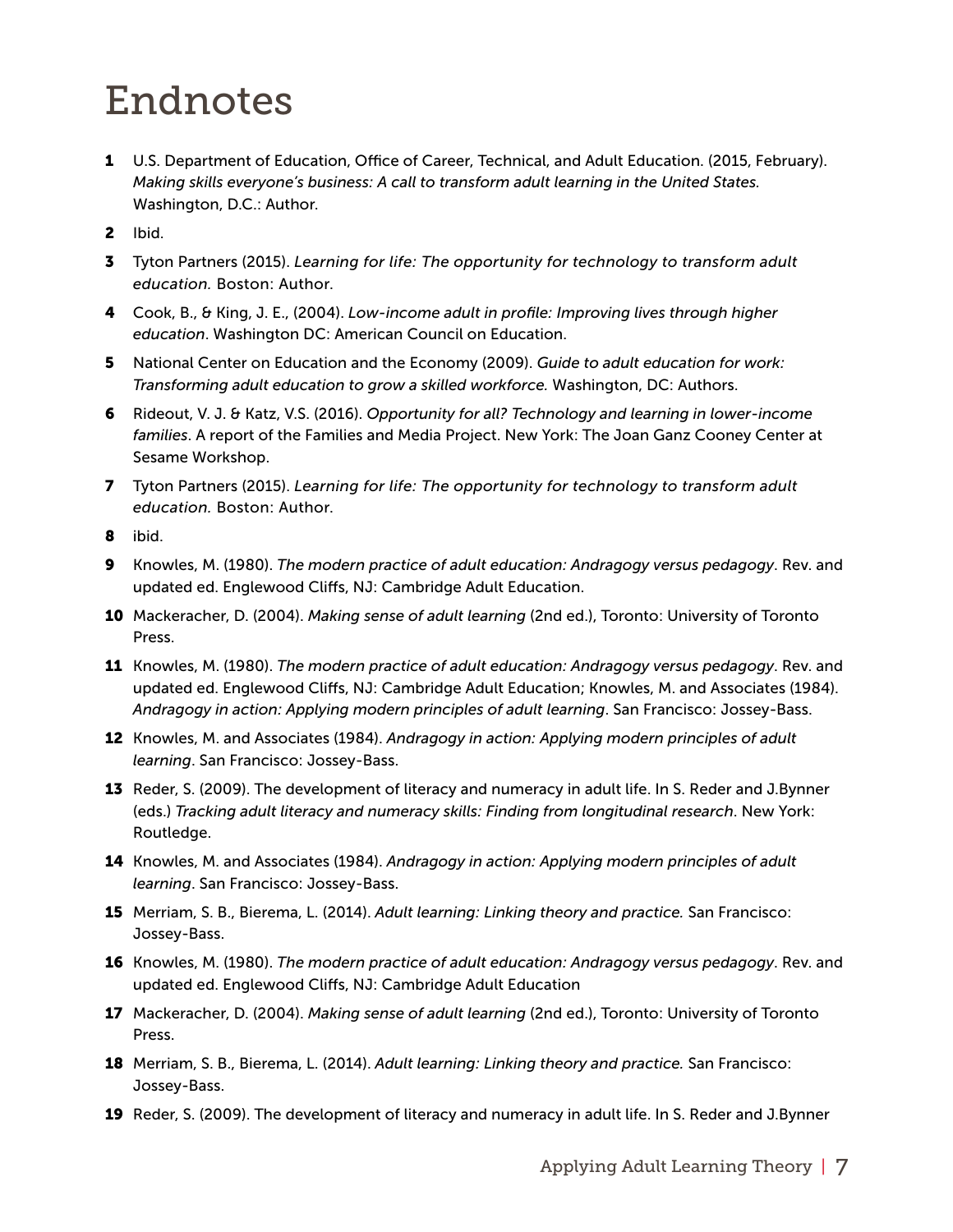(eds.) *Tracking adult literacy and numeracy skills: Finding from longitudinal research*. New York: Routledge.

- 20 Merriam, S. B., Bierema, L. (2014). *Adult learning: Linking theory and practice.* San Francisco: Jossey-Bass.
- 21 Zull, J. E. (2011). *From brain to mind: Using neuroscience to guide change in education*. Stylus Publishing. Sterling, VA.
- 22 Fenwick, T. (2008). Workplace learning: Emerging trends and new perspectives. In S. B. Merriam (ed)., *Third update on adult learning theory* (pp. 17-20) New Directions for Adult and Continuing Education, No. 119. San Francisco: Jossey-Bass.; Knowles, M. and Associates (1984). *Andragogy in action: Applying modern principles of adult learning*. San Francisco: Jossey-Bass.
- 23 Merriam, S. B., Bierema, L. (2014). *Adult Learning: Linking Theory and Practice* San Francisco: Jossey-Bass.
- 24 ibid.
- 25 ibid. (p.104)
- 26 Kolb, D. A. (1984). *Experiential learning: Experience as the source of learning and development.*  Englewood Cliffs, NJ: Prentice Hall.
- 27 Sharan, S. (ed.) 1994. *Handbook of cooperative learning methods*. London: The Greenwood Educator's Reference Collection.
- 28 Knowles, M. (1980). *The modern practice of adult education: Andragogy versus pedagogy*. Rev. and updated ed. Englewood Cliffs, NJ: Cambridge Adult Education
- 29 Merriam, S. B., Bierema, L. (2014). *Adult learning: Linking theory and practice.* San Francisco: Jossey-Bass.
- 30 Caffarella, R. S. (1993). Self-directed learning. In S. B. Merriam (Ed.), *An update on adult learning theory* (pp. 25-36). New Directions for Adult and Continuing Education, No. 57. San Francisco: Jossey Bass.; Brockett, R. G., & Hiemstra, R. (1991). *Self-direction in adult learning: Perspective on theory, research, and practice.* New York: Routledge, Chapman, and Hall.
- 31 Merriam, S. B., Bierema, L. (2014). *Adult learning: Linking theory and practice.* San Francisco: Jossey-Bass.
- 32 Costa, A. L., & Kallick, B. (2004). *Assessment strategies for self-directed learning*. Thousand Oaks, CA: Corwin Press/Sage.
- 33 Mezirow, J. (1997). Transformative learning: Theory to practice. In P. Cranton (Ed.), *Transformative learning in action: Insights from practice.* New Directions for Adult and Continuing Education. no. 74, pp. 5–12. San Francisco, CA: Jossey-Bass.
- 34 Taylor, E. W. (2008). Transformative learning theory. In S. B. Merriam (Ed.), *Third update on adult learning theory* (pp. 5-16). New Directions for Adult and Continuing Education, No. 119. San Francisco: Jossey-Bass.
- 35 Henderson, J. (2010). Transformative learning in the online classroom: Experiences of an educator. *Online Classroom*: 1-3.
- 36 ibid.
- 37 Dirkx, J. M., & Smith, R.O. (2009). Facilitating transformative learning: Engaging emotions in an online context. In J. Mezirow, E. W. Taylor, & Associates. *Transformative learning in practice* (pp. 57- 66). San Francisco: Jossey-Bass